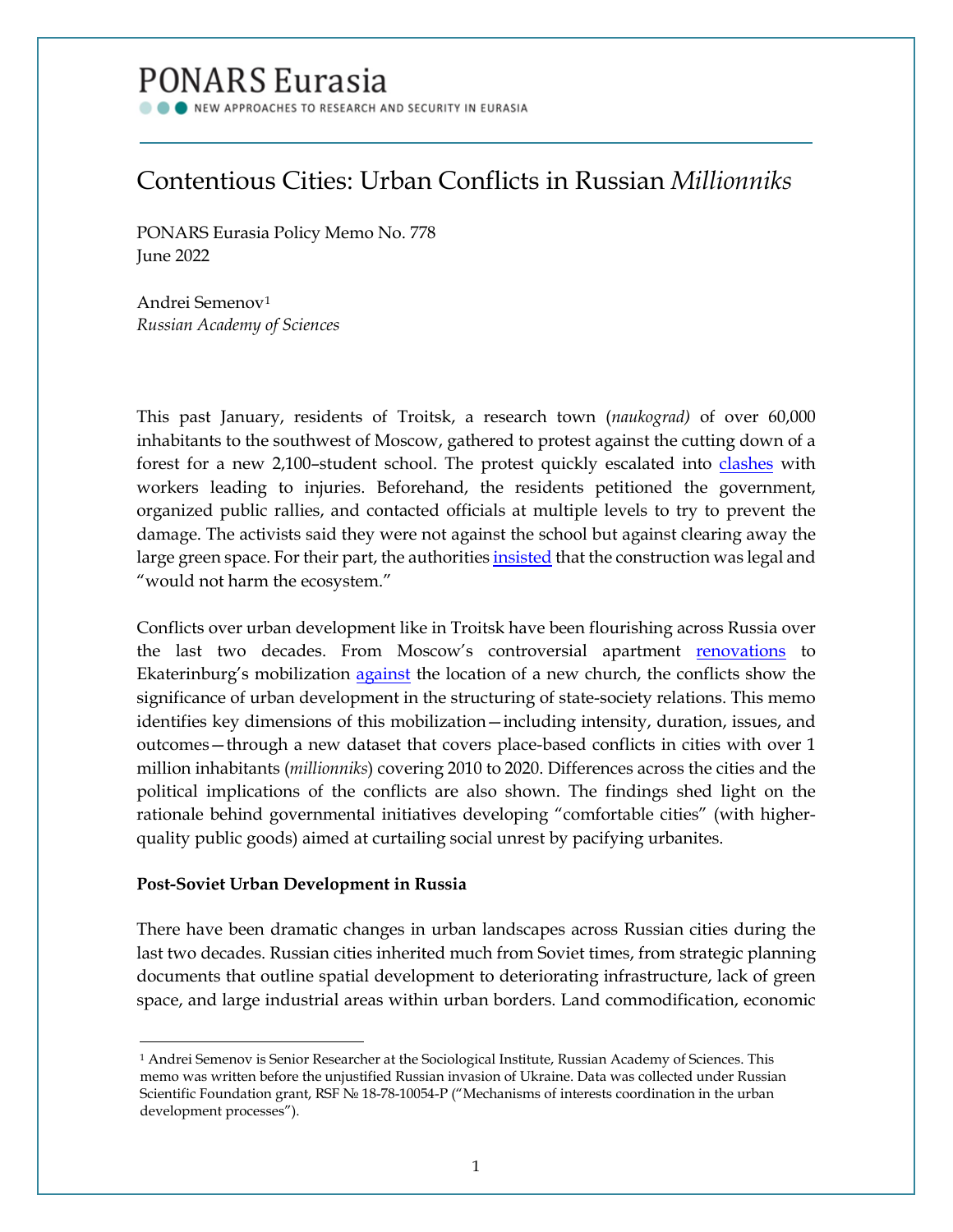growth, and low interest rates led to increased demand both for housing and business development. As regulations lagged and developers filled seats in municipal councils to control the agenda and the implementation of land use and development legislation, infill construction, encroachment on urban commons, and social housing sprawled.

Citizens responded to these developments with a wide repertoire of collective actions. In the late 2000s, protests over local issues constituted the bulk of contention, with some groups coordinating across cities. Some of the most resonant cases of urban protests took place in St. Petersburg [\(against](https://onlinelibrary.wiley.com/doi/full/10.1111/j.1468-2427.2009.00871.x) the Okhta-Center skyscraper construction) and Moscow [\(against](https://online.ucpress.edu/cpcs/article-abstract/45/3-4/233/231/Protests-and-civil-society-in-Russia-The-struggle) the toll road in the Khimki forest). The engagement of local residents with urban governance was further amplified by the 2011-2012 "For Fair Elections!" campaign, with groups and initiatives emerging like ["Beautiful St. Petersburg,](http://krasimir.org/about)" ["Tom Sawyer Festi](http://tsfest.ru/)val," and ["Injured Novosibirsk.](https://www.facebook.com/kalekansk/)" These promoted more inclusive and accountable urban governance, transparent planning policy, and larger public investments in urban infrastructure and public spaces.

In an attempt to bring order to urban development, the central government adopted the Town Planning Code in 2004. It requires each municipality to develop a general plan that ties together strategic projections of socioeconomic and demographic trends with spatial development. The Code also incorporates the concepts of legal zoning and public hearings into the legal and institutional framework of urban development. It specifies the directions set by the general plan by assigning requirements to construction projects for every "functional area," such as the purpose of buildings, the number of levels, construction density, etc. Land Use and Development Rules (LUDR) are usually adopted by the city council and provide specific guidelines for development projects. Their public hearings are an instrument for organizing consultations with citizens on construction projects as well as changes to general plans, land use, and development rules. Although hearing results are not legally binding, they constitute an integral part of the development process, offering a pretext to cancel projects that do not align with majority public opinion.

In theory, LUDR and public hearings should strengthen public participation and tame the appetites of developers and public authorities. In practice, however, substantial barriers exist for the public to engage in planning processes. For example, information about public hearings (agenda, place, and time) is rarely easily accessible, and developers often bring their supporters to boost their agenda and outflank oppositionists. With city executives able to circumvent hearings and developers often sitting on city councils, LUDRs can be bent in their favor.

## **Land-Based Conflicts in Russian Cities**

Land-based conflicts are ubiquitous in Russian cities. Most conflicts stem from multiple loopholes in legislation and power imbalances that allow developers and public authorities to build alliances in pursuit of their own interests. Studies [show](http://socis.isras.ru/article/7926) that issues like infill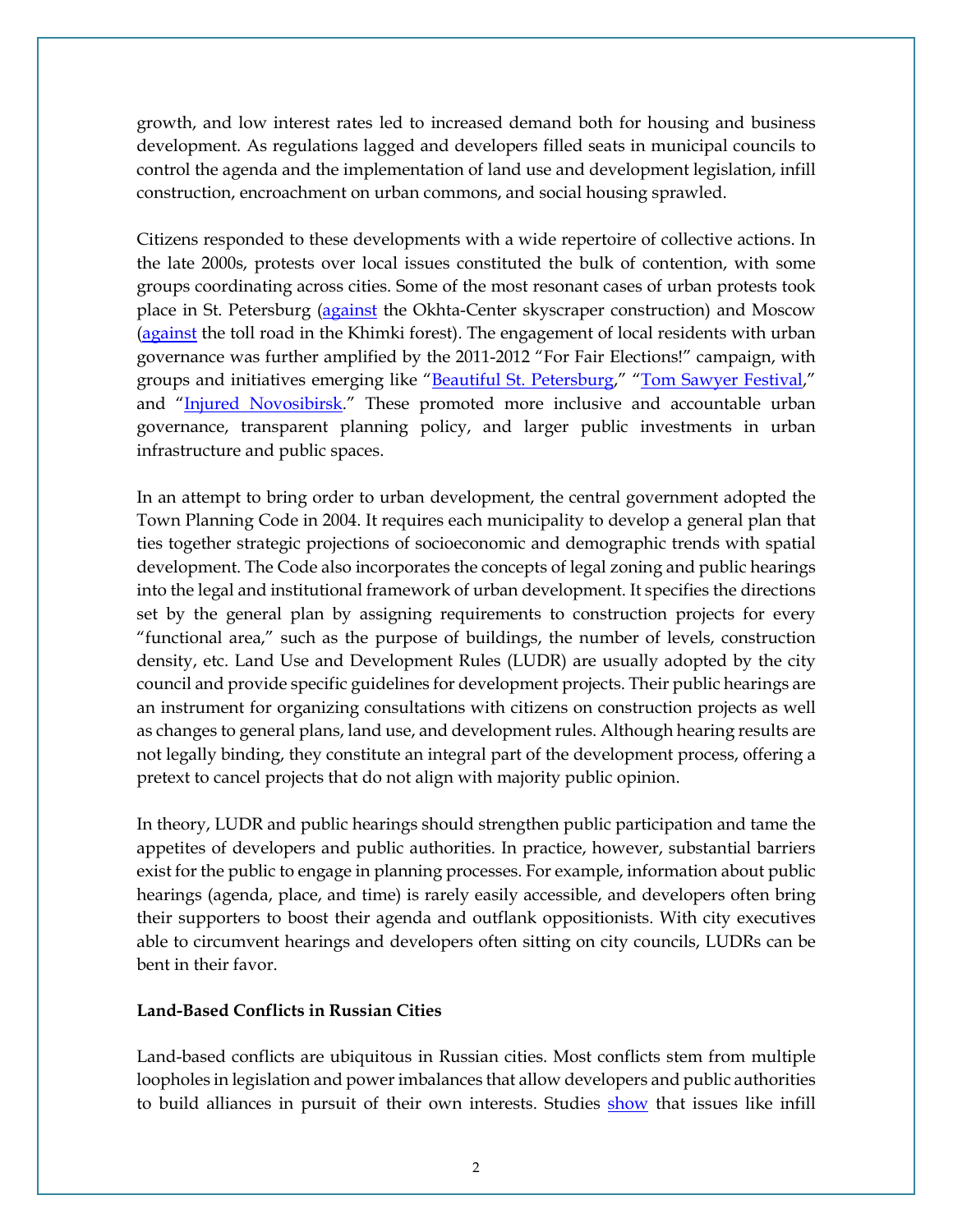construction, encroachment on urban commons (squares, parks, and embankments), and infrastructure projects have elicited intense responses and mobilized thousands of urban dwellers. Generally, for developers, finding and using a pre-zoned downtown spot to build a multi-level housing or office building is easier and more profitable than embarking on a greenfield project on the outskirts of town. Consequently, issues like infill construction in and near large cities became a part of the political agenda. For example, Communist Party candidate Anatolii Lokot' [highlighted](https://ngs.ru/text/gorod/2019/09/25/66230209/) infrastructure issues (bridges, metro stations) in Novosibirsk as his key talking points in his 2014 and 2019 mayoral campaigns. As an example of local differentiation, in Tyumen, infill construction is "prohibited" by LUDR.

To understand the scale and the depth of urban conflicts, we gathered data on land-based mobilization in *millionniks*. The data comprise cases that started in 2010-2014, some lasting just one month, others for almost ten years. Using multiple media sources, for each conflict, we reconstructed interactions among the key actors—citizens, public authorities, developers, and "third parties." Consequently, the data represent sequences of dyadic interactions nested in the context of a particular conflict episode. This structure allows us to compare the mobilization across the cities.

**Table 1** below presents the breakdown of the number of conflicts and interactions, the average count of conflict actions, and the mean duration for every city in the analysis. The largest cities lead the chart with over 30 conflicts each. Six cities occupy the middle of the distribution with 10-17 conflicts, and another six have fewer than 10 cases. The table also indicates that the city's rank by the number of conflict episodes does not necessarily relate to the rank on other scales. In terms of the number of interactions, St. Petersburg is ahead of Moscow by 80, while Ufa had the most intensive conflict, one over the construction of the "Kronshpan" facility that resulted in the highest action-to-conflict ratio. On the other hand, Voronezh is distinguished by the highest level of conflict durability, with a mean duration of 2.5 years. In other words, there is substantial variation across the cities in terms of key features of conflict.

There is also important variation in the conflicts' outcomes. Overall, we found that 74 (36 percent) of the projects being protested were fully implemented in the end vs. 71 (35 percent) that were canceled. Concessions were also almost evenly distributed, with 28 (14 percent) cases resulting in "small changes" to the projects and 32 (16 percent) in "big changes." In sum, to our surprise, almost half of the projects were either canceled or substantially modified as concessions to protesters.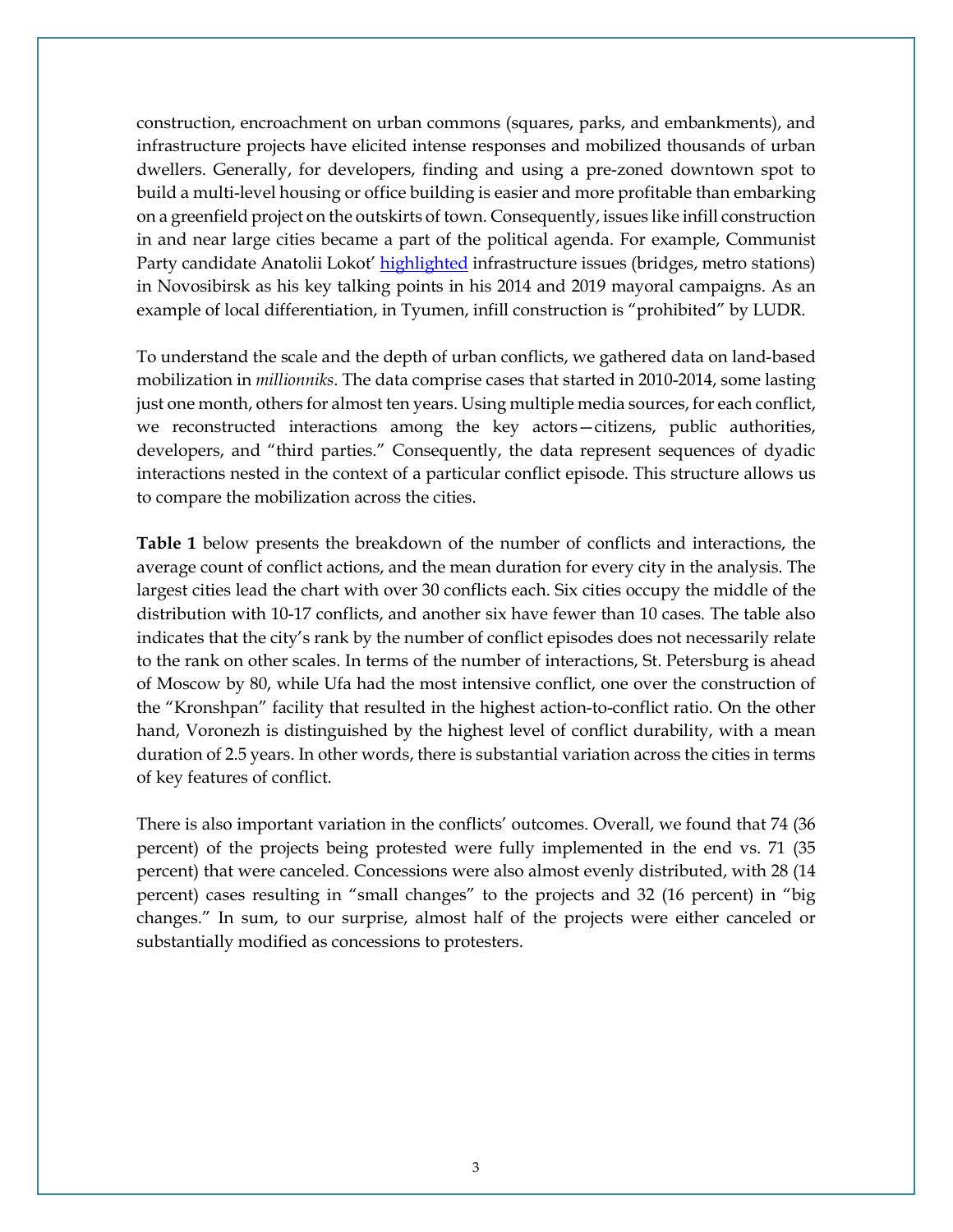#### **Table 1. Conflict Episodes in the Largest Russian Cities**

| City           | Number of<br>conflicts | Number of<br>interactions | <b>Actions</b> per<br>conflict | <b>Mean duration</b><br>(in months) |
|----------------|------------------------|---------------------------|--------------------------------|-------------------------------------|
| Novosibirsk    | 36                     | 228                       | 6.3                            | 13.8                                |
| Moscow         | 34                     | 263                       | 7.7                            | 12.8                                |
| St. Petersburg | 33                     | 343                       | 1.4                            | 14.7                                |
| N. Novgorod    | 17                     | 191                       | 11.2                           | 15.1                                |
| Ekaterinburg   | 17                     | 173                       | 10.2                           | 11.1                                |
| Perm           | 14                     | 121                       | 8.6                            | 15.5                                |
| Kazan          | 14                     | 105                       | 7.5                            | 13.9                                |
| Krasnoyarsk    | 11                     | 70                        | 6.4                            | 10.5                                |
| Volgograd      | 10                     | 78                        | 7.8                            | 17.3                                |
| Voronezh       | 7                      | 61                        | 8.7                            | 30.4                                |
| Samara         | $\overline{7}$         | 43                        | 6.1                            | 15.1                                |
| Rostov-on-Don  | $\overline{7}$         | 24                        | 3.4                            | 10.2                                |
| Ufa            | 6                      | 132                       | 22.0                           | 12.5                                |
| Omsk           | $\overline{4}$         | 28                        | 7.0                            | 11.3                                |
| Chelyabinsk    | 3                      | 16                        | 5.3                            | 12.5                                |
| Total/Mean     | 220                    | 1876                      | 8.5                            | 14.4                                |

*Cities ranked first in each column are in bold.*

*Source: author's data.*

Across the *millionniks*, the exact mix can vary: **Figure 1** below demonstrates that in Rostov, developers and authorities are very reluctant with almost all projects (6 out of 7) being fully implemented, and in Samara, the situation is the opposite. However, it is remarkable that overall there seems to be a balance between successful and failed mobilizations regardless of local context. Of course, media bias can make its way into these calculations because the quality of conflict coverage also varies across the cities. Nevertheless, these data show that, unlike qualitative studies that deem urban collective actions in Russia futile, in fact, citizens are almost equally likely to win or lose the fight against the powerful alliance of developers and public authorities.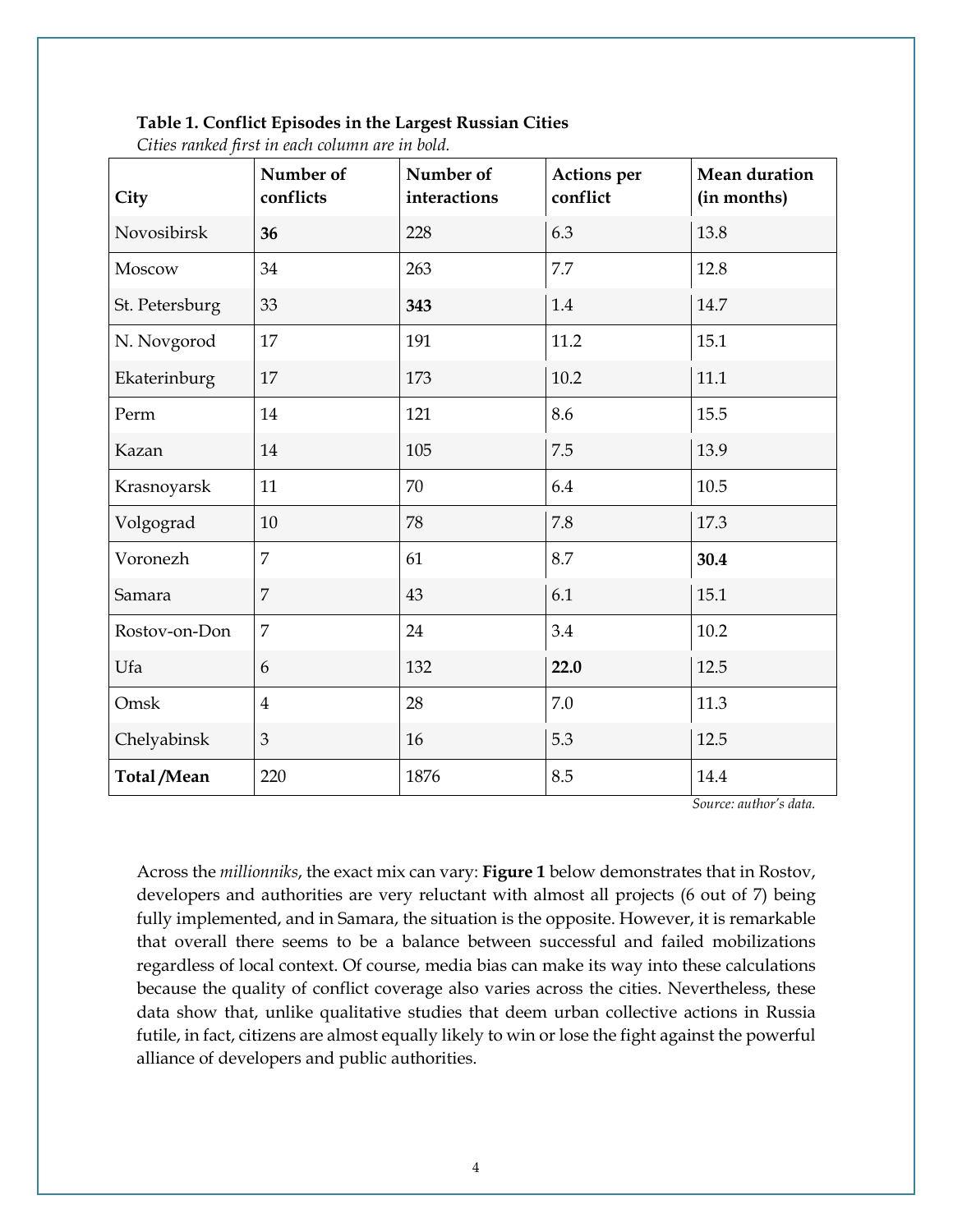

#### **Figure 1. Conflict Outcomes in the Largest Cities**

## **Conclusion**

What are the political implications of urban conflicts in *millionniks*? On the one hand, it is hard to see any direct electoral consequences regardless of the scale or intensity of mobilization. Most of the conflicts remain too small to change the balance of power and mobilize an electorally meaningful amount of voters against incumbent mayors or the ruling party. As a result, even if some collective efforts to preserve urban commons or prevent backyards from infill construction are successful, there is no guarantee that there will not be any further attempts to build over a local square or demolish an old merchant mansion in the downtown.

Nevertheless, the volume of urban conflicts allows us to look deeper into state-society relations in Russia. The character of mobilization implies that Russian urbanities care most about their personal space and are willing to fight over it even if the opposite side is much stronger. It contains NIMBY ("not in my back yard") sentiments similar to those in protective residential communities around the world. Another point is that among multiple means to defend urban spaces, city dwellers largely rely on "elite-enabling" participation, which Danielle Lussier [describes](https://www.ponarseurasia.org/wp-content/uploads/2021/05/Pepm699_Lussier_May2021.pdf) as collecting citizen feedback behind the scenes in a way that reduces dissatisfaction. But even these "enabling" interactions have political consequences as urbanities learn that the state is not as caring and responsive as it appears on TV.